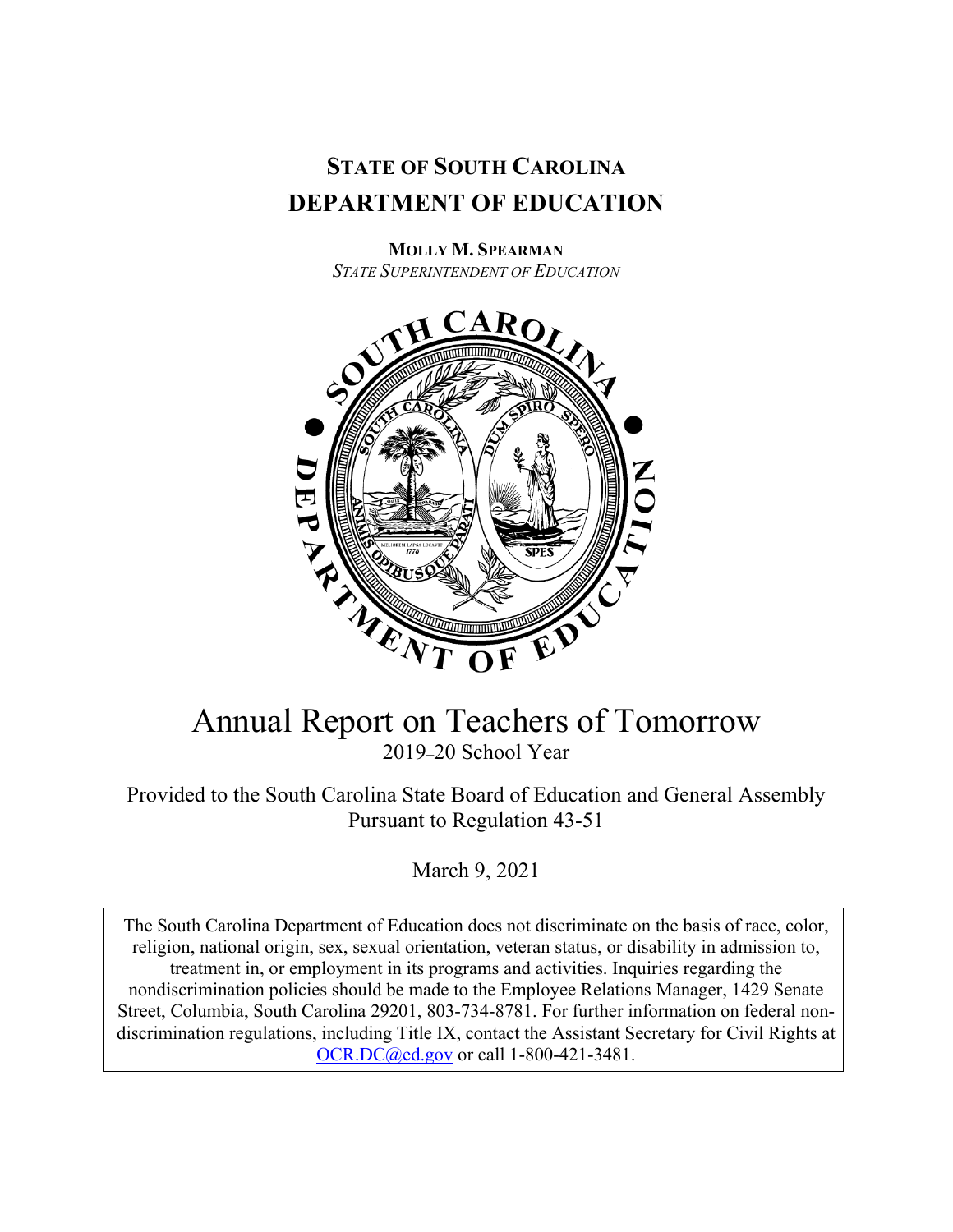# **Contents**

| Table 3. 2019-20 ADEPT Results for Teachers with Teachers of Tomorrow Certificates  4 |  |
|---------------------------------------------------------------------------------------|--|
|                                                                                       |  |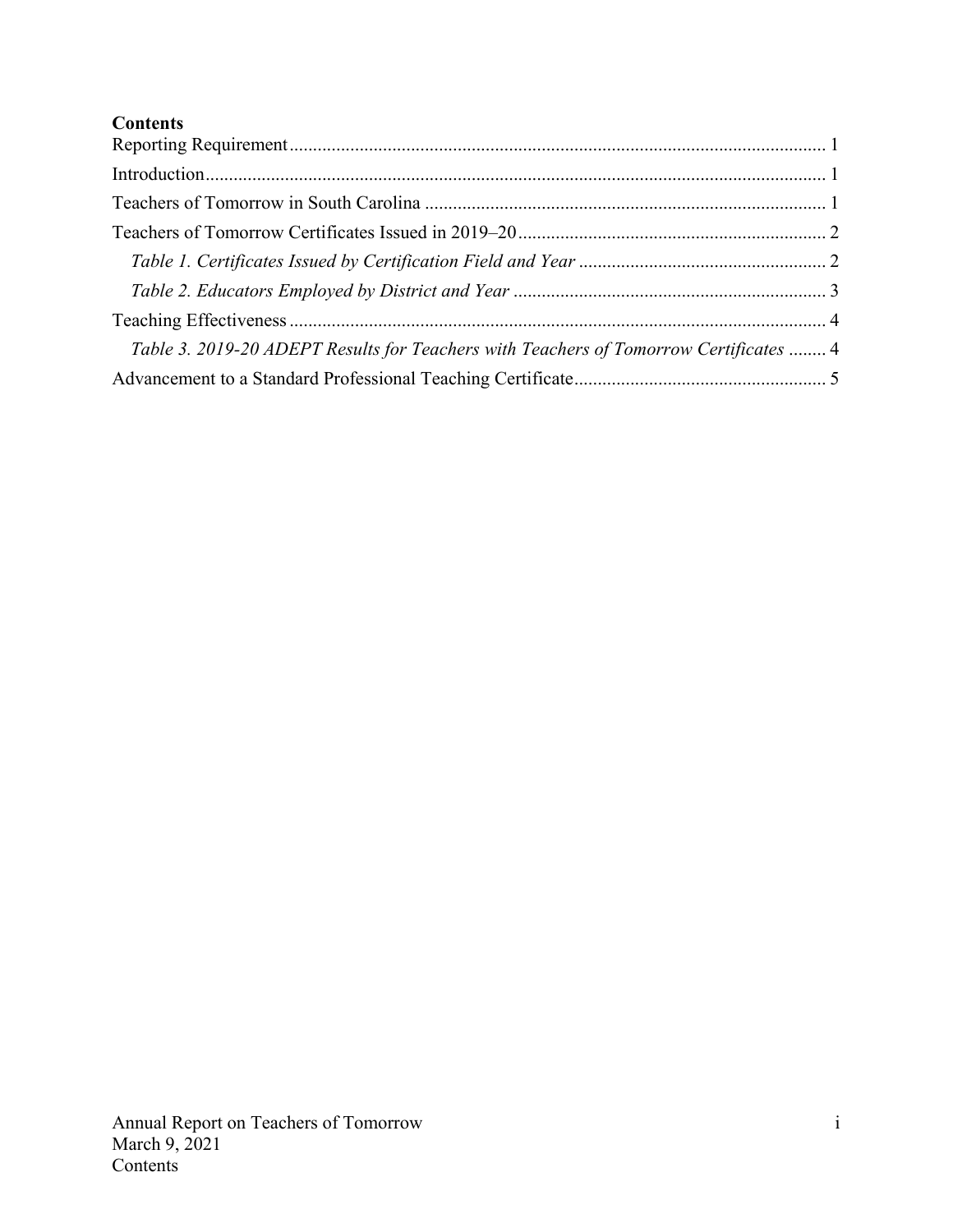### <span id="page-2-0"></span>**Reporting Requirement**

Pursuant to Regulation 43-51, the South Carolina Department of Education (SCDE) submits annually by March 31 to the State Board of Education (SBE) and General Assembly the total number of individuals employed in South Carolina with a Teachers of Tomorrow Alternative Route certificate by district, as well as non-privileged information collected on these individuals through the Assisting, Developing, and Evaluating Professional Teaching (ADEPT) reporting system.

### <span id="page-2-1"></span>**Introduction**

In 1984, to address critical teaching shortages in the state, the South Carolina General Assembly provided for the establishment of alternative routes to certification in S.C. Code Ann. § 59-26- 30(A)(8). In 2017, Teachers of Tomorrow was approved through Regulation 43-51 as an alternative route educator preparation provider for the certification of individuals who have not completed a teacher preparation program but have at least a bachelor's degree from a regionally accredited institution. South Carolina Teachers of Tomorrow, LLC is a for-profit provider registered and in good standing with the South Carolina Secretary of State. The company's headquarters are located in Houston, Texas.

South Carolina is one of nine states in which Teachers of Tomorrow is approved for initial certification purposes. The other states that utilize this program include: Alabama, Arizona, Florida, Indiana, Michigan, Nevada, North Carolina, and Texas.

Prospective participants apply at no cost on the company's website by submitting an application and transcript(s) for evaluation. The applicant should hold a major in the intended teaching field or have at least twenty-one semester hours of upper level coursework in the subject area. An overall 2.5 GPA on a 4.0 scale or a 2.5 GPA in the last sixty hours of attempted coursework are requirements for admission. The program provider conducts a screening test and a phone interview. If admitted, there is a \$245 enrollment fee. Once the participant is hired as a teacher of record, the entire program amount is \$4,150. The cost is spread out during the first year through interest-free monthly installments. The program provider offers discounts to military personnel and recent college graduates.

### <span id="page-2-2"></span>**Teachers of Tomorrow in South Carolina**

Individuals who earn a successful score on the state-approved content area assessment, complete Phase I: *Classroom Readiness* (ninety clock hours of self-paced online training), and submit the South Carolina application for certification process (application, official transcript(s), fee, and fingerprint-based criminal history reports) are issued a Teachers of Tomorrow Statement of Eligibility. This item allows participants to seek employment in a South Carolina public school or public charter school district. The SCDE issues an Alternative Route certificate to an eligible Teachers of Tomorrow candidate upon a confirmation of employment. The certificate is valid for one academic year and may be renewed annually for up to three years with successful teaching and continued employment.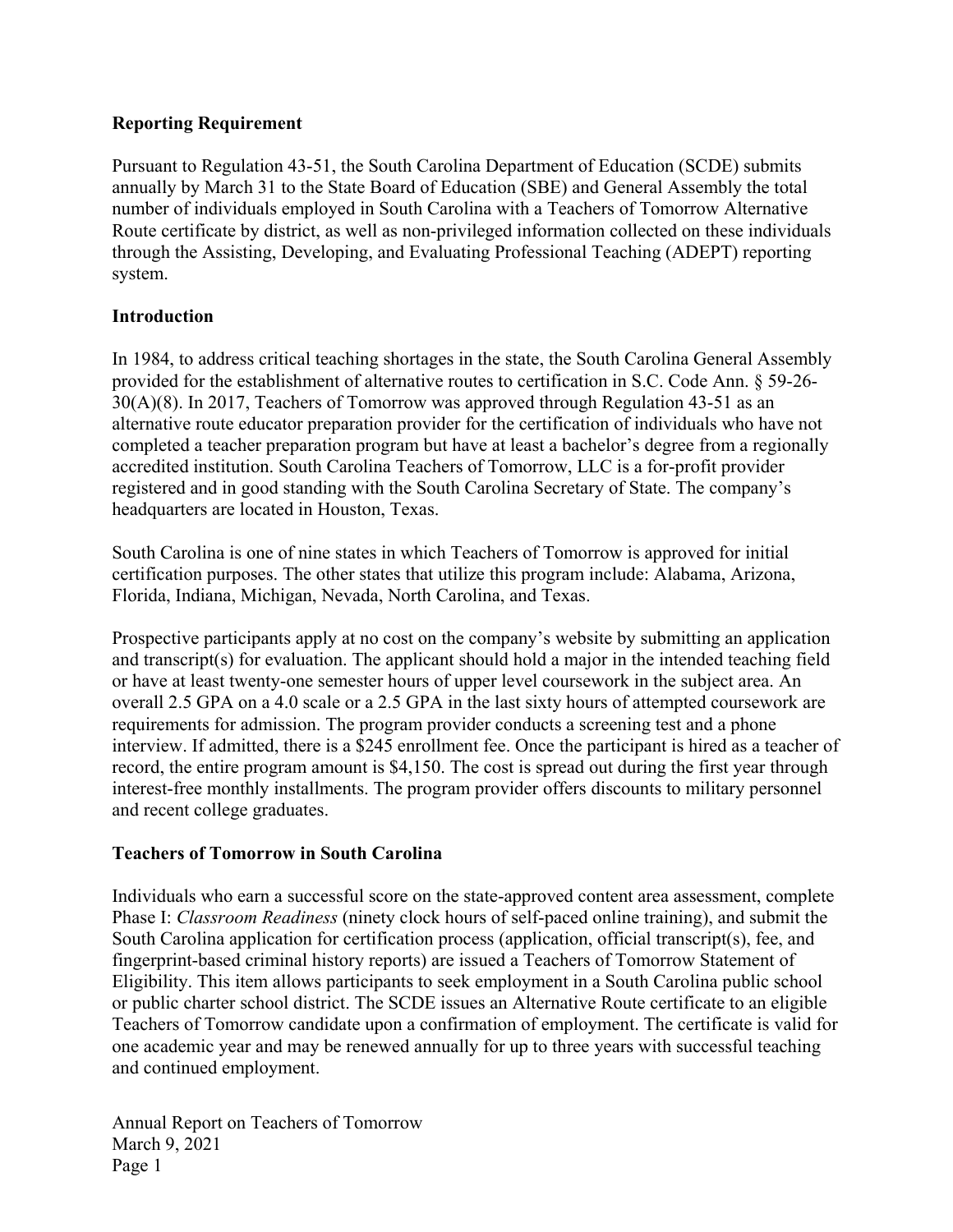To advance to a standard Professional certificate, the educator must complete additional requirements. These include successful completion of the induction and summative evaluation of requirements of the state's system for Assisting, Developing, and Evaluating Professional Teaching (ADEPT), passing score on a pedagogy assessment approved by the SBE for certification purposes; and documentation of program completion which includes passing Phase II: *Excellence in Teaching, Learning and Field Experiences* (eighty-six hours of online training*)*.

## <span id="page-3-0"></span>**Teachers of Tomorrow Certificates Issued in 2019–20**

For 2019–20, the most recent year for which complete data are available, ninety-four participants in Teachers of Tomorrow were issued Alternative Route certificates statewide. Table 1 indicates the number of certificates issued by content area over the last three academic years. There were significant increases in the number of educators certifying in Middle Level Social Studies and Middle Level Science during the 2019–20 school year.

| <b>Certification Field</b>                    | $2017 - 18$             | $2018 - 19$    | $2019 - 20$    |
|-----------------------------------------------|-------------------------|----------------|----------------|
| Agriculture                                   | $\boldsymbol{0}$        |                |                |
| Art                                           | $\boldsymbol{0}$        | $\overline{2}$ | $\overline{4}$ |
| <b>Biology</b>                                | 1                       | $\overline{3}$ | 3              |
| Business/Marketing/Computer<br>Technology     | 1                       | 5              | 8              |
| Chinese                                       | $\overline{0}$          | $\overline{0}$ | 1              |
| English                                       | $\boldsymbol{0}$        | $\overline{2}$ | 6              |
| English as a Second Language                  | $\overline{0}$          |                |                |
| Family & Consumer Science (Home<br>Economics) | 1                       |                |                |
| French                                        | $\overline{0}$          |                |                |
| Mathematics                                   | $\overline{0}$          | $\theta$       |                |
| Middle Level Language Arts                    | $\boldsymbol{0}$        |                | 5              |
| Middle Level Mathematics                      | $\overline{0}$          | $\overline{2}$ | $\overline{7}$ |
| Middle Level Science                          | $\overline{0}$          | 4              | 12             |
| Middle Level Social Studies                   | $\boldsymbol{0}$        | $\overline{2}$ | 18             |
| Music                                         | $\boldsymbol{0}$        |                | 1              |
| Physical Education                            | $\boldsymbol{0}$        |                | 6              |
| School Librarian                              | $\boldsymbol{0}$        | 3              | $\overline{2}$ |
| Science                                       | $\boldsymbol{0}$        | $\overline{3}$ | $\overline{4}$ |
| <b>Social Studies</b>                         | $\overline{0}$          | $\overline{4}$ | 10             |
| Spanish                                       | $\overline{0}$          | $\overline{0}$ |                |
| Theatre                                       | $\boldsymbol{0}$        | $\theta$       |                |
| <b>TOTAL</b>                                  | $\overline{\mathbf{3}}$ | 37             | 94             |

<span id="page-3-1"></span>*Table 1. Certificates Issued by Certification Field and Year*

*Table 1 Note:* Certificates reflected in this table include those issued for Teachers of Tomorrow participants in their first, second, or third year of teaching.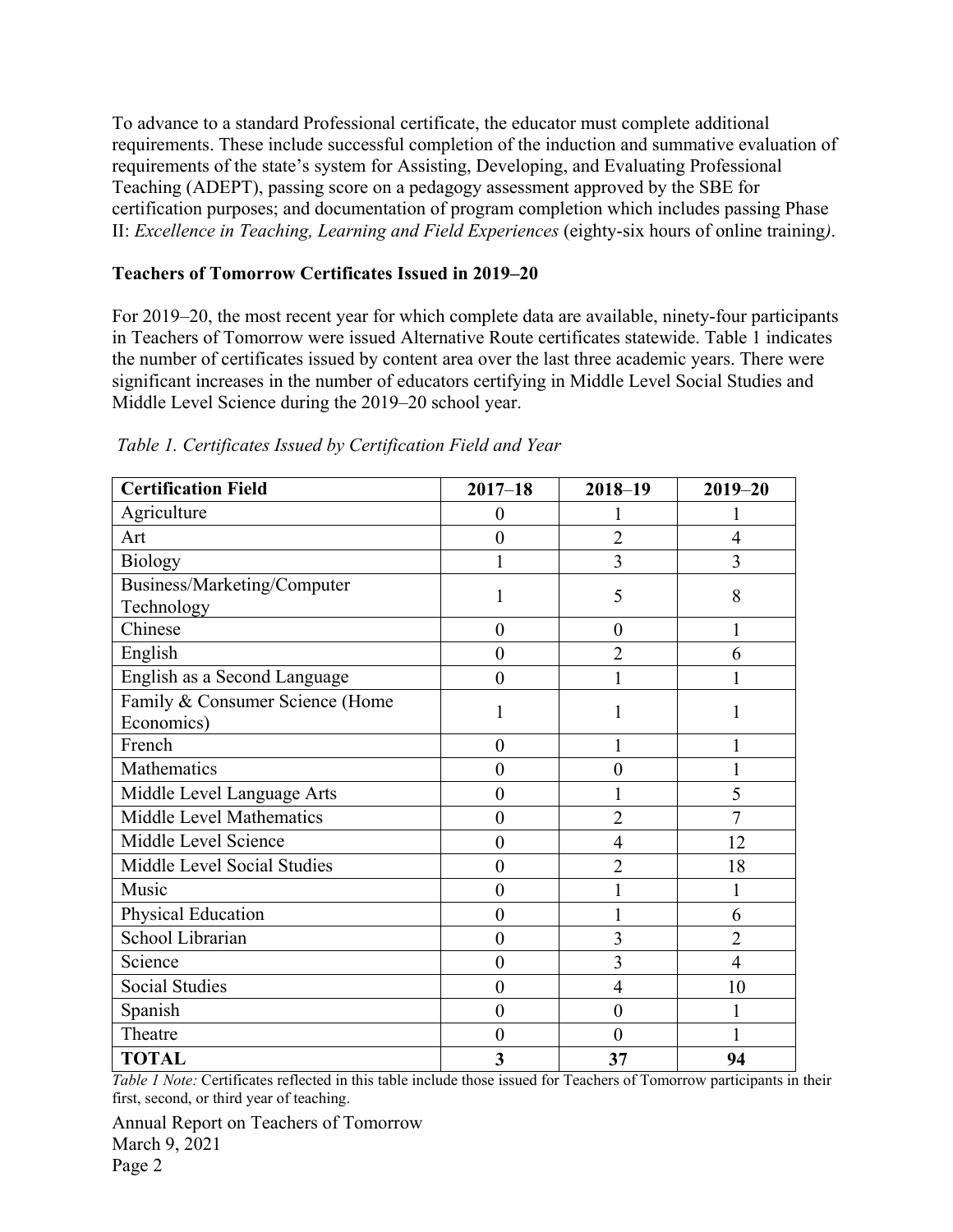Table 2 indicates the districts in which the Teachers of Tomorrow participants were employed. For the 2019–20 academic year, the districts employing the greatest number of teachers through this pathway were Charleston County Schools and Greenville County Schools.

| <b>District Name</b>  | $2017 - 18$      | 2018-19          | $2019 - 20$    |
|-----------------------|------------------|------------------|----------------|
| Abbeville             | $\boldsymbol{0}$ | 1                | 3              |
| Aiken 1               | $\boldsymbol{0}$ | $\boldsymbol{0}$ | 1              |
| Allendale             | $\boldsymbol{0}$ | $\boldsymbol{0}$ | 1              |
| Anderson 1            | $\boldsymbol{0}$ | $\boldsymbol{0}$ | 1              |
| Anderson 3            | $\boldsymbol{0}$ | $\boldsymbol{0}$ | 1              |
| Anderson 5            | $\boldsymbol{0}$ | $\boldsymbol{0}$ | $\overline{2}$ |
| Barnwell 45           | $\boldsymbol{0}$ | $\boldsymbol{0}$ | 1              |
| <b>Beaufort</b>       | $\boldsymbol{0}$ | $\boldsymbol{0}$ | $\overline{c}$ |
| Berkeley              | $\boldsymbol{0}$ | 1                | 6              |
| Calhoun               | $\boldsymbol{0}$ | 1                |                |
| Charleston            | 1                | 6                | 10             |
| Cherokee              | $\boldsymbol{0}$ | $\overline{2}$   | 3              |
| Chesterfield          | $\boldsymbol{0}$ | 1                | 1              |
| Colleton              | $\boldsymbol{0}$ | 1                | $\overline{2}$ |
| Darlington            | $\boldsymbol{0}$ | 3                | $\overline{3}$ |
| Dorchester 2          | $\boldsymbol{0}$ | $\boldsymbol{0}$ | 1              |
| Florence 1            | $\boldsymbol{0}$ | 3                | 3              |
| Florence 3            | $\boldsymbol{0}$ | $\boldsymbol{0}$ | $\mathbf{1}$   |
| Georgetown            | $\boldsymbol{0}$ | $\boldsymbol{0}$ | 1              |
| Greenville            | $\boldsymbol{0}$ | 3                | 13             |
| Greenwood 50          | $\boldsymbol{0}$ | $\boldsymbol{0}$ | 1              |
| Hampton 1             | $\boldsymbol{0}$ | 1                | 1              |
| Horry                 | $\boldsymbol{0}$ | $\boldsymbol{0}$ | 1              |
| Kershaw               | $\boldsymbol{0}$ | $\boldsymbol{0}$ | $\overline{2}$ |
| Laurens 56            | $\boldsymbol{0}$ | $\boldsymbol{0}$ | $\mathbf{1}$   |
| Lee                   | $\boldsymbol{0}$ | $\boldsymbol{0}$ | $\mathbf{1}$   |
| Lexington 1           | 1                | $\overline{2}$   | $\overline{2}$ |
| Lexington 2           | $\boldsymbol{0}$ | $\overline{2}$   | 6              |
| Lexington 4           | $\boldsymbol{0}$ | $\boldsymbol{0}$ | 1              |
| Lexington 5           | $\boldsymbol{0}$ | $\boldsymbol{0}$ | $\overline{2}$ |
| McCormick             | $\boldsymbol{0}$ | $\mathbf{1}$     | $\mathbf{1}$   |
| Orangeburg            | $\boldsymbol{0}$ | $\boldsymbol{0}$ | $\mathbf{1}$   |
| Richland 1            | $\boldsymbol{0}$ | $\mathbf{1}$     | $\overline{2}$ |
| Richland <sub>2</sub> | $\boldsymbol{0}$ | $\overline{2}$   | $\overline{7}$ |

<span id="page-4-0"></span>*Table 2. Educators Employed by District and Year*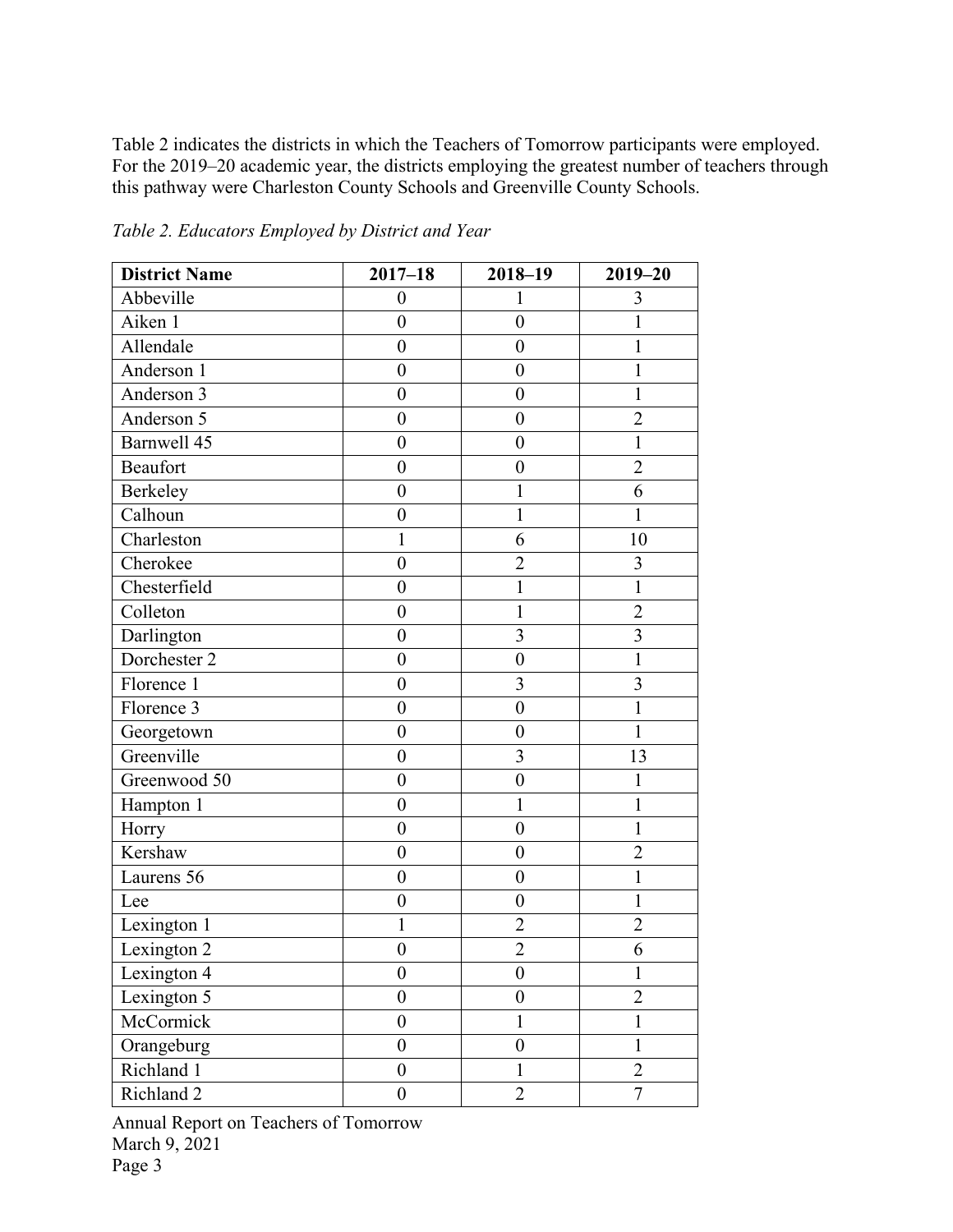| <b>District Name</b>              | $2017 - 18$ | $2018 - 19$ | $2019 - 20$ |
|-----------------------------------|-------------|-------------|-------------|
| Spartanburg 7                     |             |             |             |
| Sumter                            |             |             |             |
| Union                             |             |             |             |
| Williamsburg                      |             |             |             |
| York 2 (Clover)                   |             |             |             |
| York 3 (Rock Hill)                |             |             |             |
| <b>SC Charter School District</b> |             |             |             |
| <b>TOTAL</b>                      |             | 37          |             |

*Table 2 Note 1*. This table includes Teachers of Tomorrow educators in their first, second, or third year of teaching.

#### <span id="page-5-0"></span>**Teaching Effectiveness**

All Teachers of Tomorrow participants must take part in the ADEPT system. During their first year in the classroom, the educators participate in the formative evaluation process, which includes the district's induction program and the assignment of a mentor. The purpose of this formative process is to provide the appropriate assistance and support to facilitate the beginning teacher's effectiveness and classroom practice. While the intent is for teachers to complete the induction process during their first year of program participation, some are hired too late in the year to be placed on an induction contract. These individuals are employed on a Letter of Agreement but are still required to meet the induction and summative evaluation requirements specified in a subsequent year. Following participation in the induction process, the teachers must successfully complete the summative evaluation requirements to be eligible for advancement to a Professional teaching certificate at the end of three years.

Table 3 provides a summary of the ADEPT evaluation results reported by districts for educators employed on a first, second or third-year Teachers of Tomorrow certificate during the 2019–20 school year.

| Contract<br>Level      | <b>ADEPT</b><br>Process | Total<br>Teachers | Evaluation<br><b>Results Met</b> | Evaluation<br>Results<br>Not Met | Evaluation<br>Results<br>Incomplete |
|------------------------|-------------------------|-------------------|----------------------------------|----------------------------------|-------------------------------------|
| Letter of<br>Agreement | Formative               | 2                 | $2(100\%)$                       | $0(0\%)$                         | $0(0\%)$                            |
| Letter of<br>Agreement | <b>GBE</b>              | $\overline{2}$    | $2(100\%)$                       | $0(0\%)$                         | $0(0\%)$                            |
| Induction 1            | Formative               | 57                | 52 (91%)                         | $1(2\%)$                         | 4(7%)                               |
| Induction 2            | Formative               |                   | $1(100\%)$                       | $0(0\%)$                         | $0(0\%)$                            |
| Annual 1               | Formative               |                   | $1(100\%)$                       | $0(0\%)$                         | $0(0\%)$                            |
| Annual 1               | Summative               | 22                | 17(77%)                          | 1(5%)                            | 4(18%)                              |
| Annual 2               | <b>GBE</b>              |                   | $1(100\%)$                       | $0(0\%)$                         | $0(0\%)$                            |

<span id="page-5-1"></span>*Table 3. 2019*–*20 ADEPT Results for Teachers with Teachers of Tomorrow Certificates* 

*Table 3 Note*. Data were retrieved from the SCDE evaluation data system and include eighty-six educators whose evaluation results were reported to the SCDE by employing school districts. Districts did not report evaluation